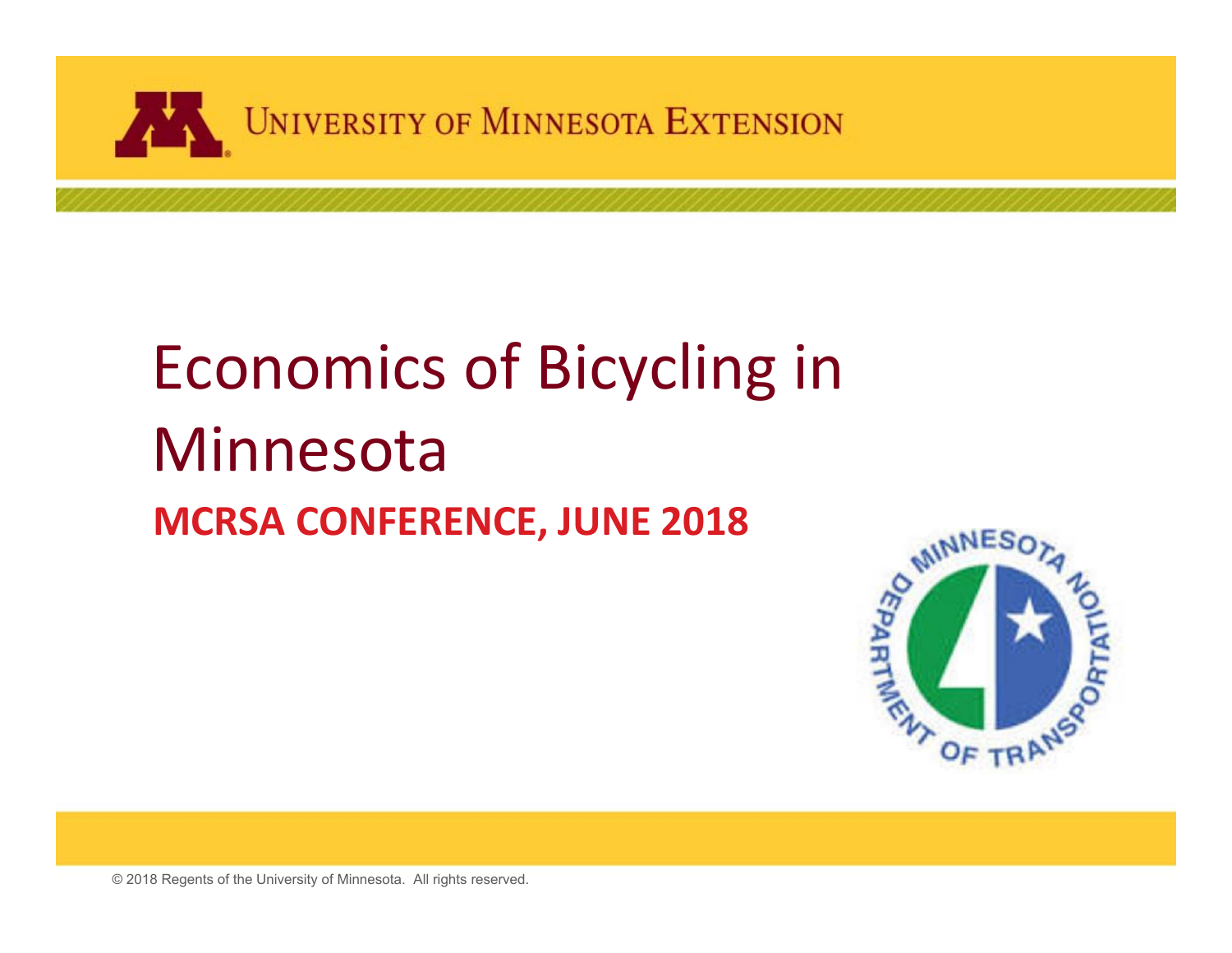#### **TODAY'S GOALS**

Share research

Highlight approaches to data collection

Showcase value of collaboration





2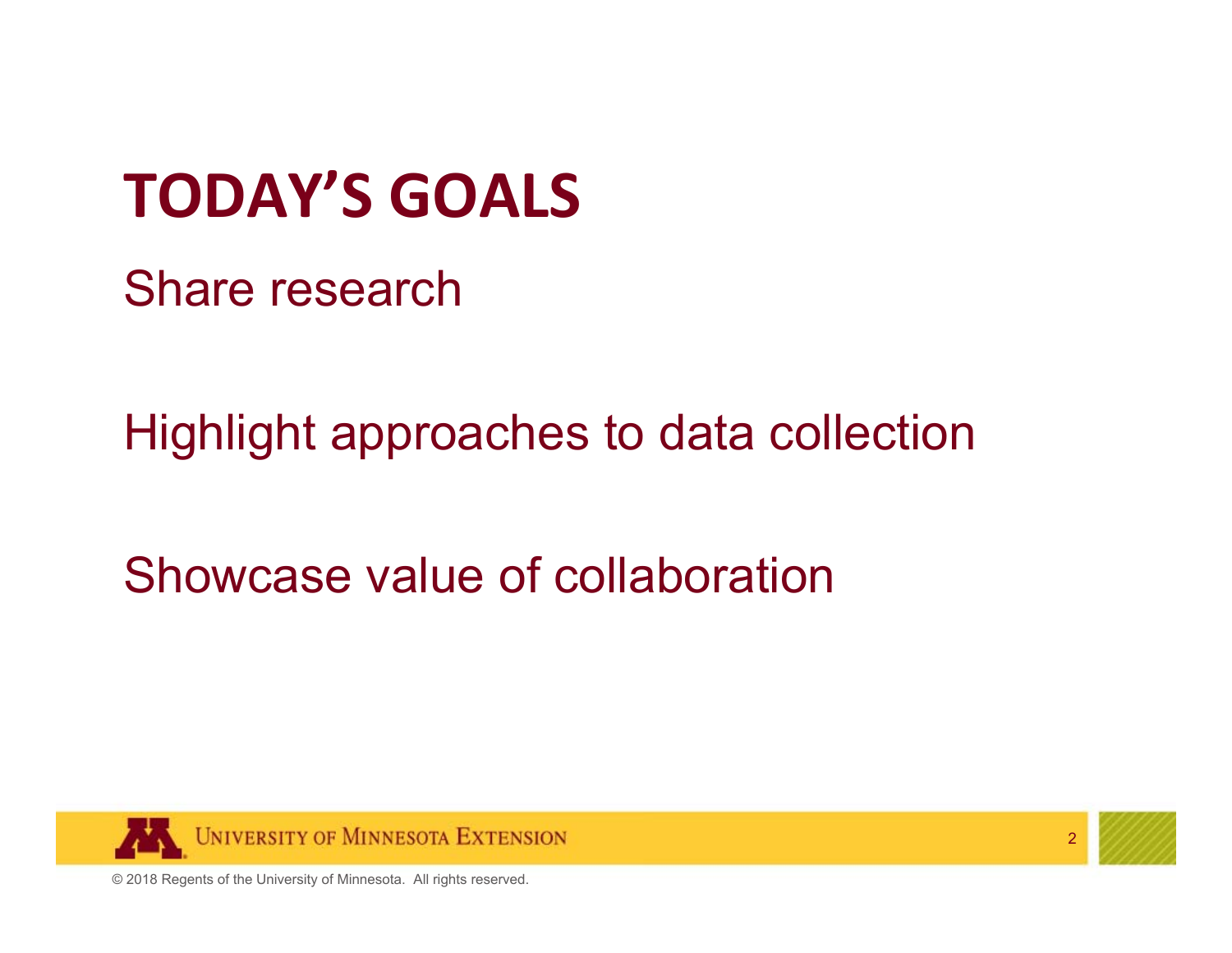#### **PROJECT BACKGROUND**







3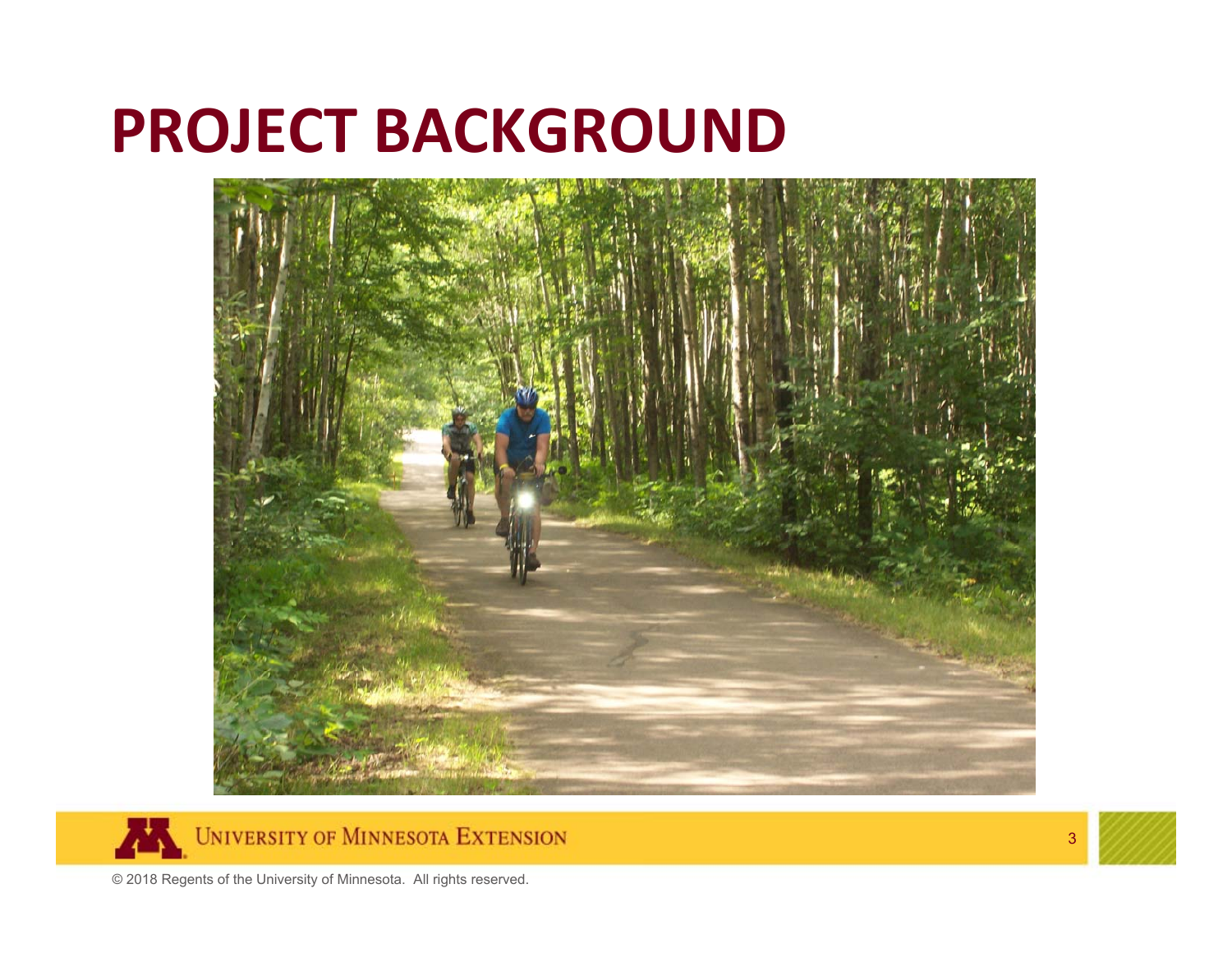#### **ECONOMIC IMPACT ANALYSIS**

Local Economy

**Direct Impacts Indirect Impacts:** Suppliers of Material **Inputs** 

**Induced Impacts:** Labor Income





4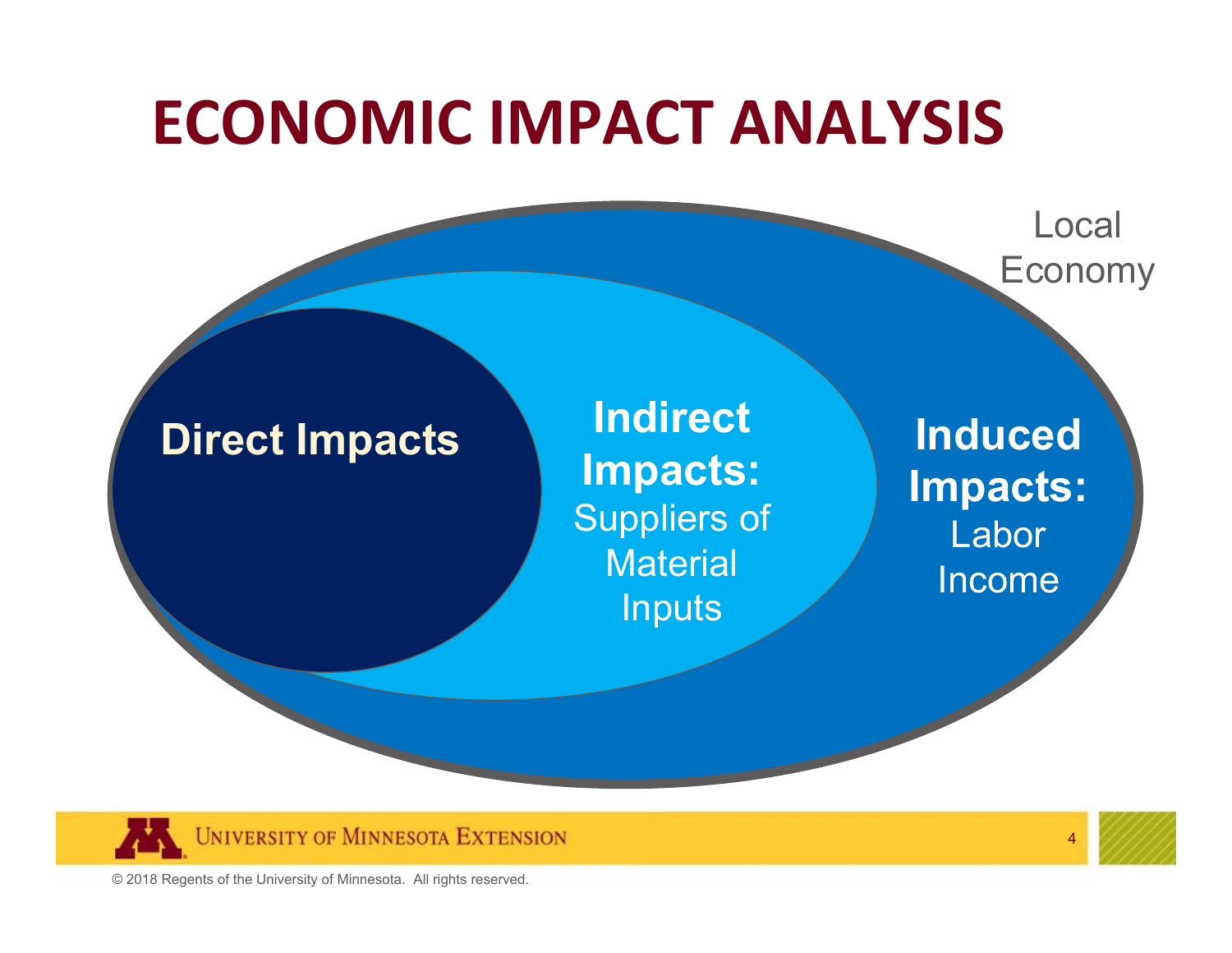#### Bicycle Industry **ECONOMIC CONTRIBUTION**





5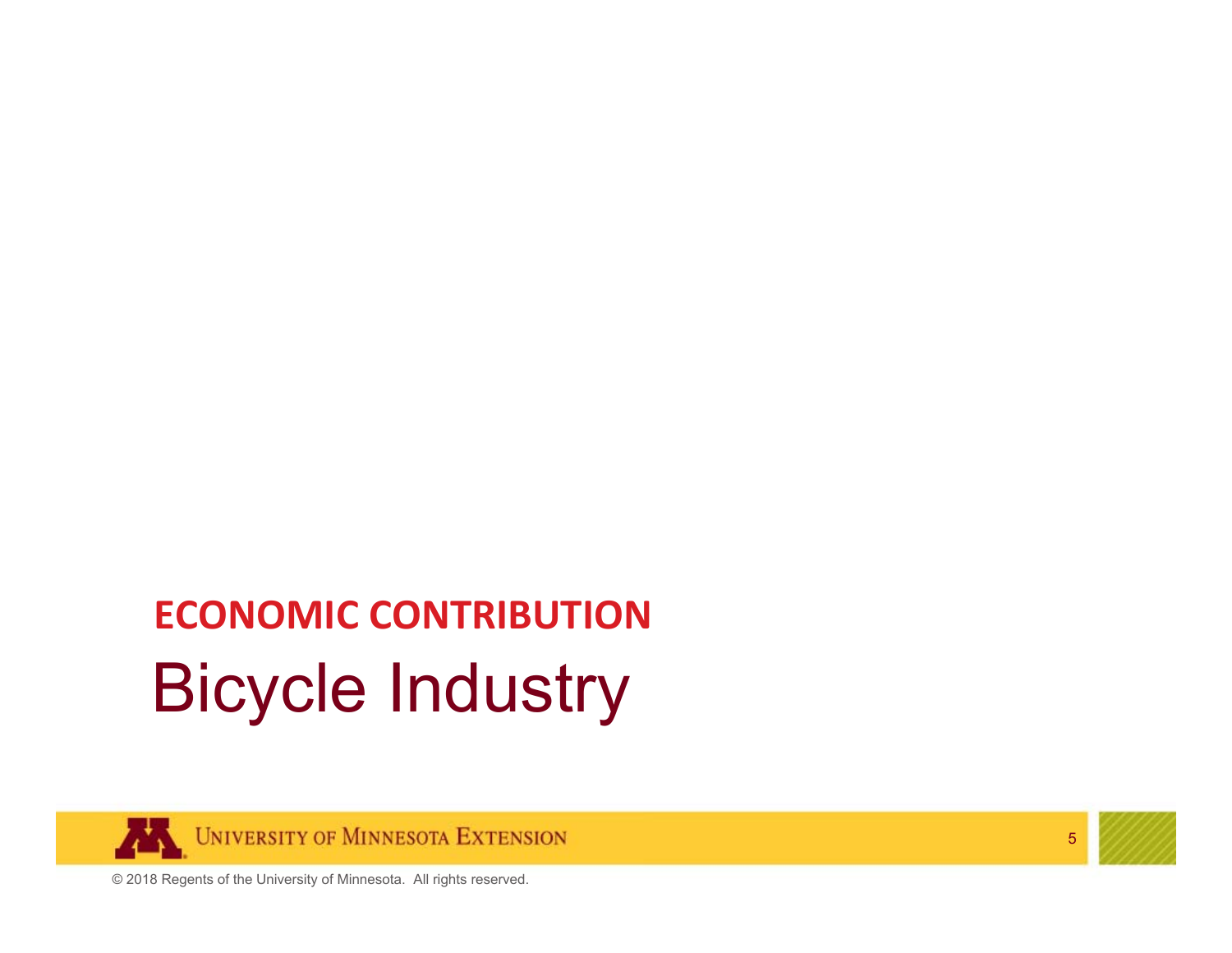#### **THREE PARTS**

- **Retailers**
- Wholesalers and manufacturers
- **Advocacy groups**







6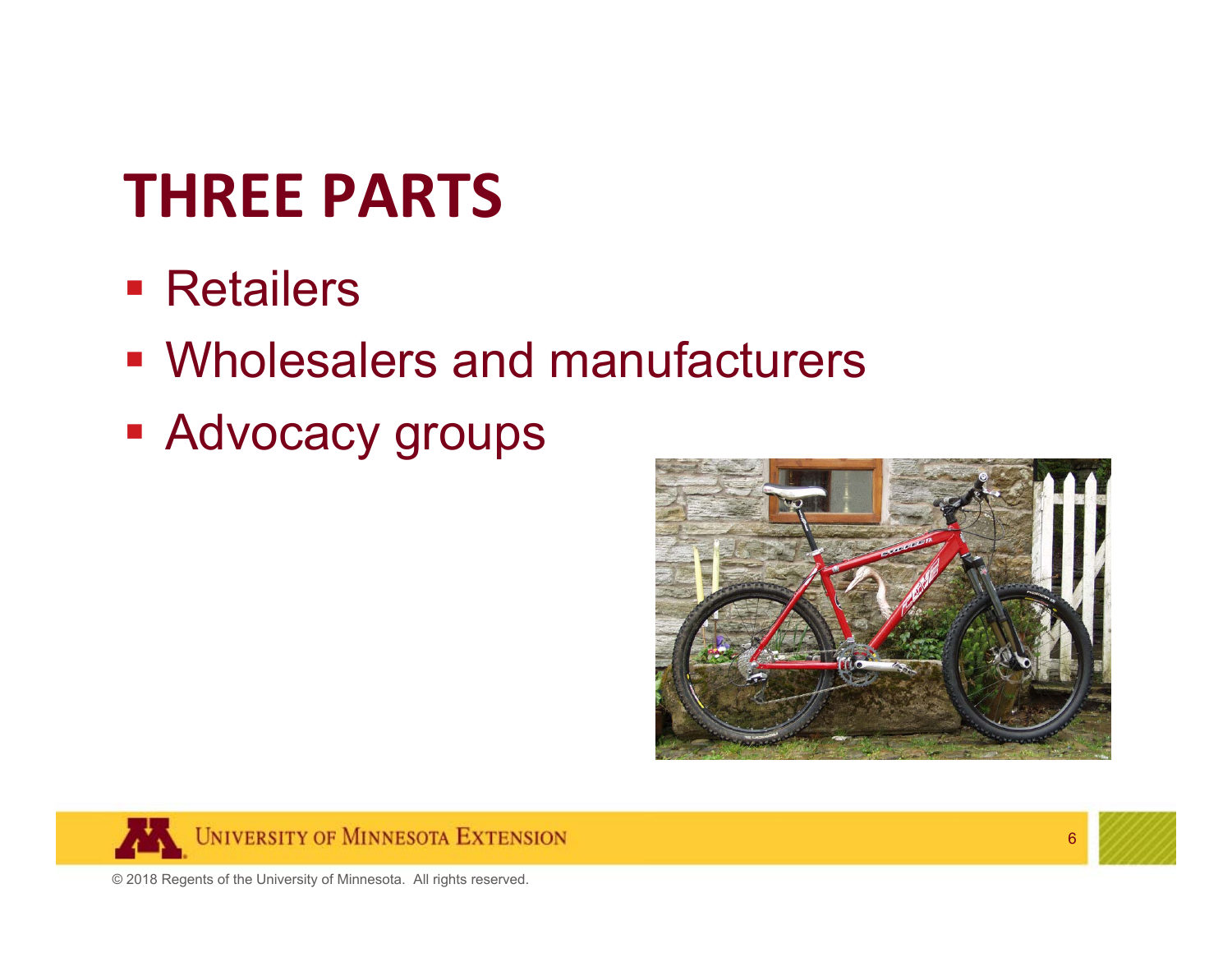#### **282 BUSINESSES**





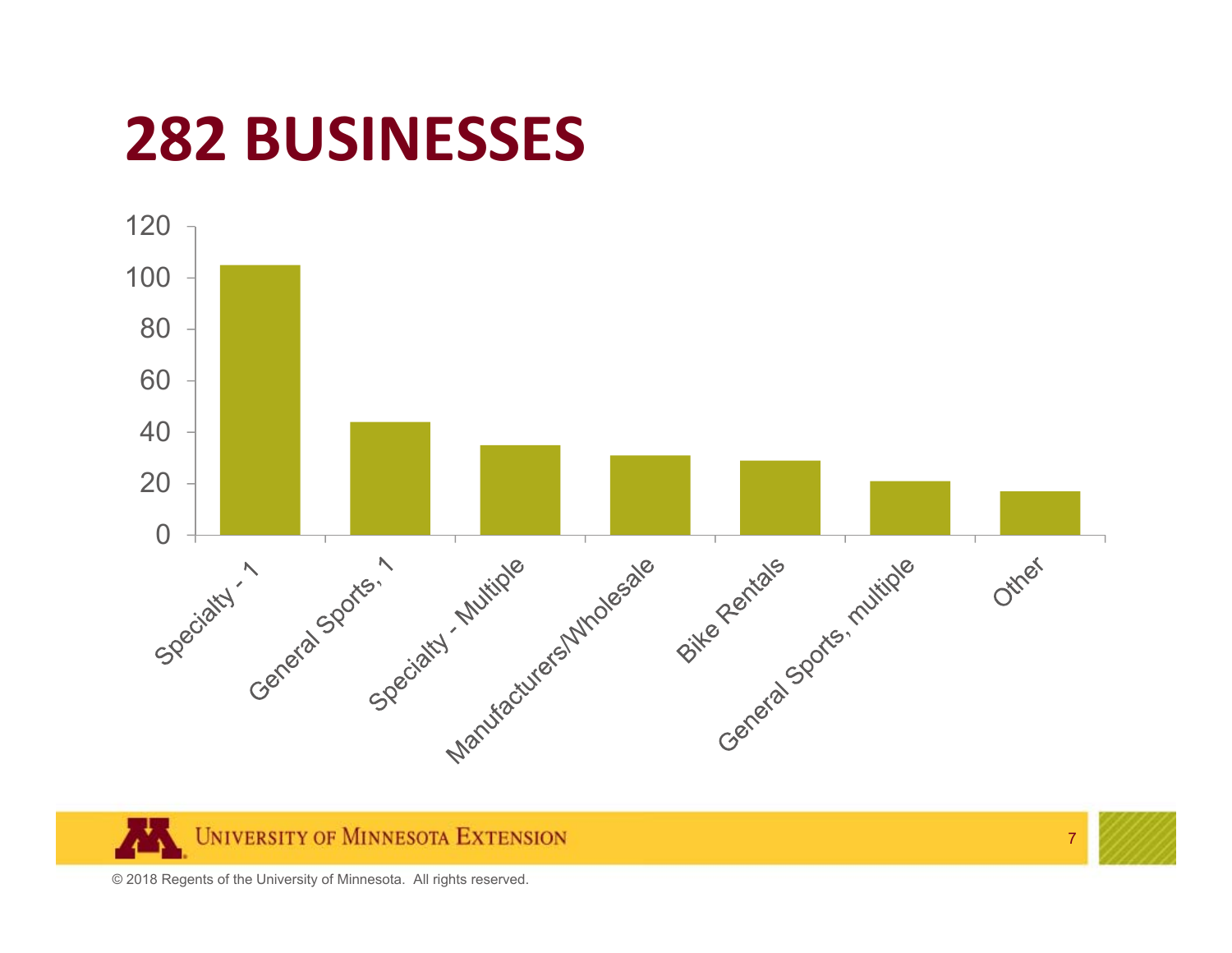#### **TO SURVEY, OR NOT TO SURVEY?**





8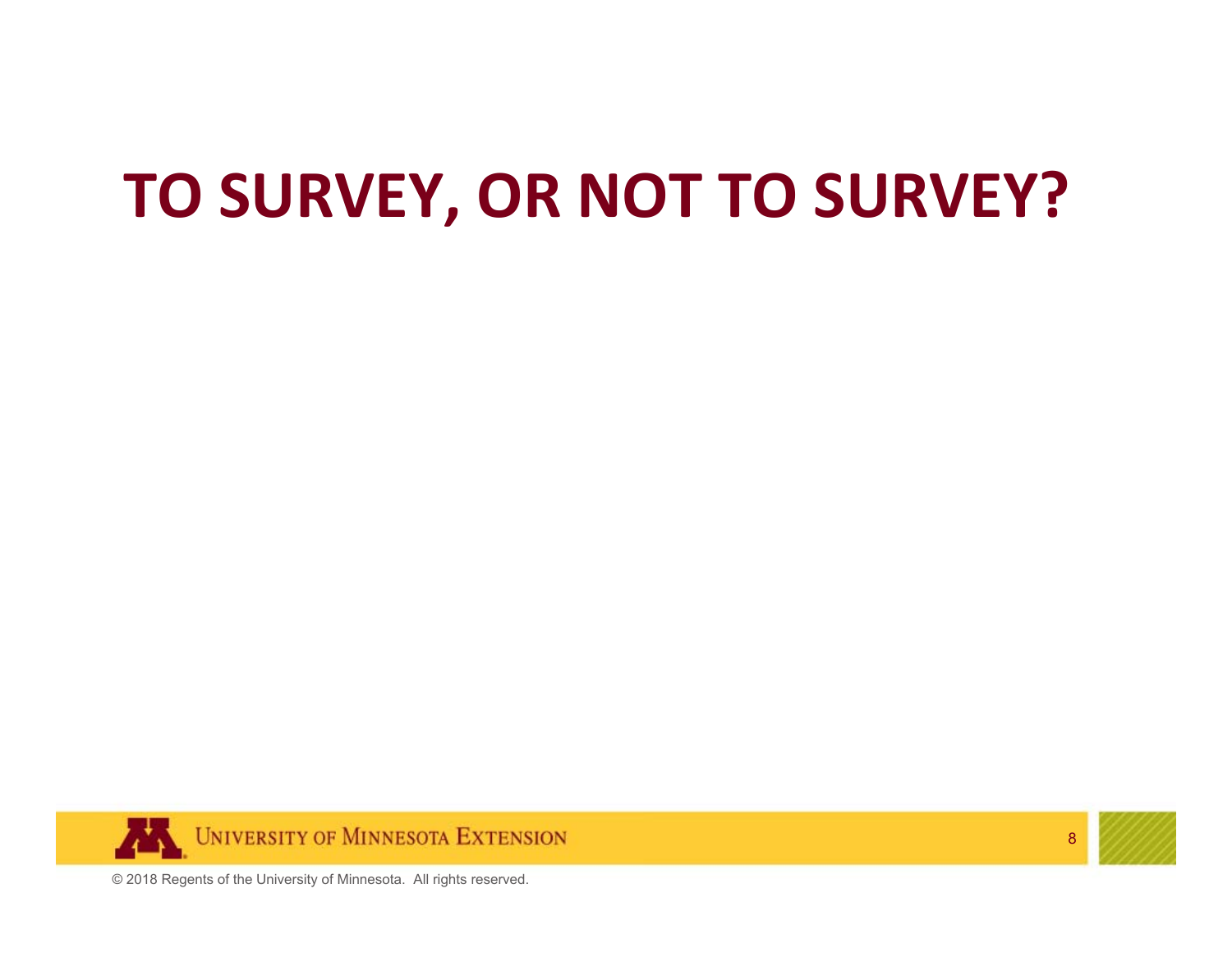#### **SURVEY**

Response rate Overall =  $22\%$ Highest = 62% (multiple locations) Lowest =  $17\%$  (mom and pop)





9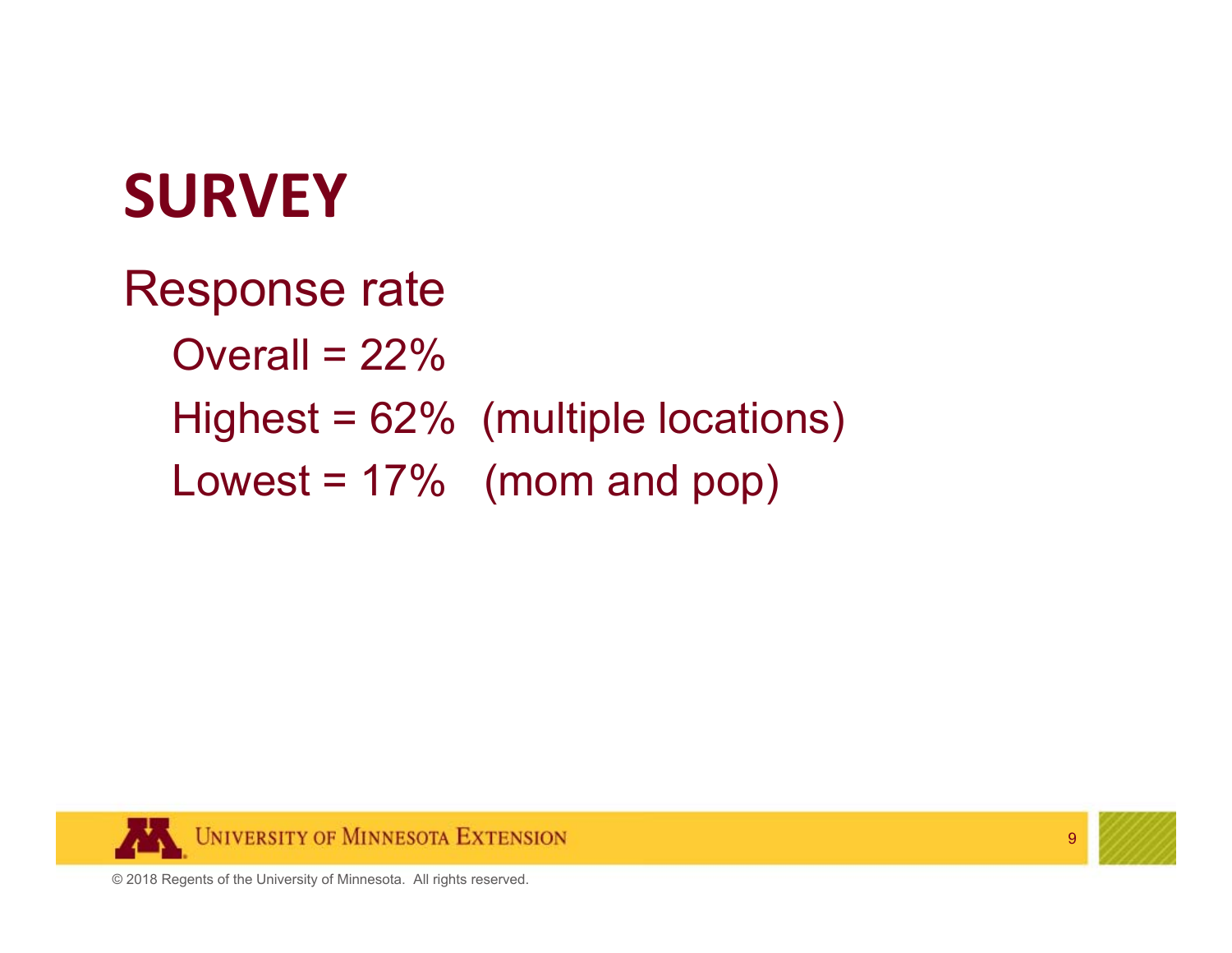#### **DIRECT EFFECT OF SPECIALTY BIKE**

**\$66.8 million – sales \$477,000 per shop**

# **1,480 – employees 10 per shop**



# **\$27.2 – labor income \$195,000 per shop**



10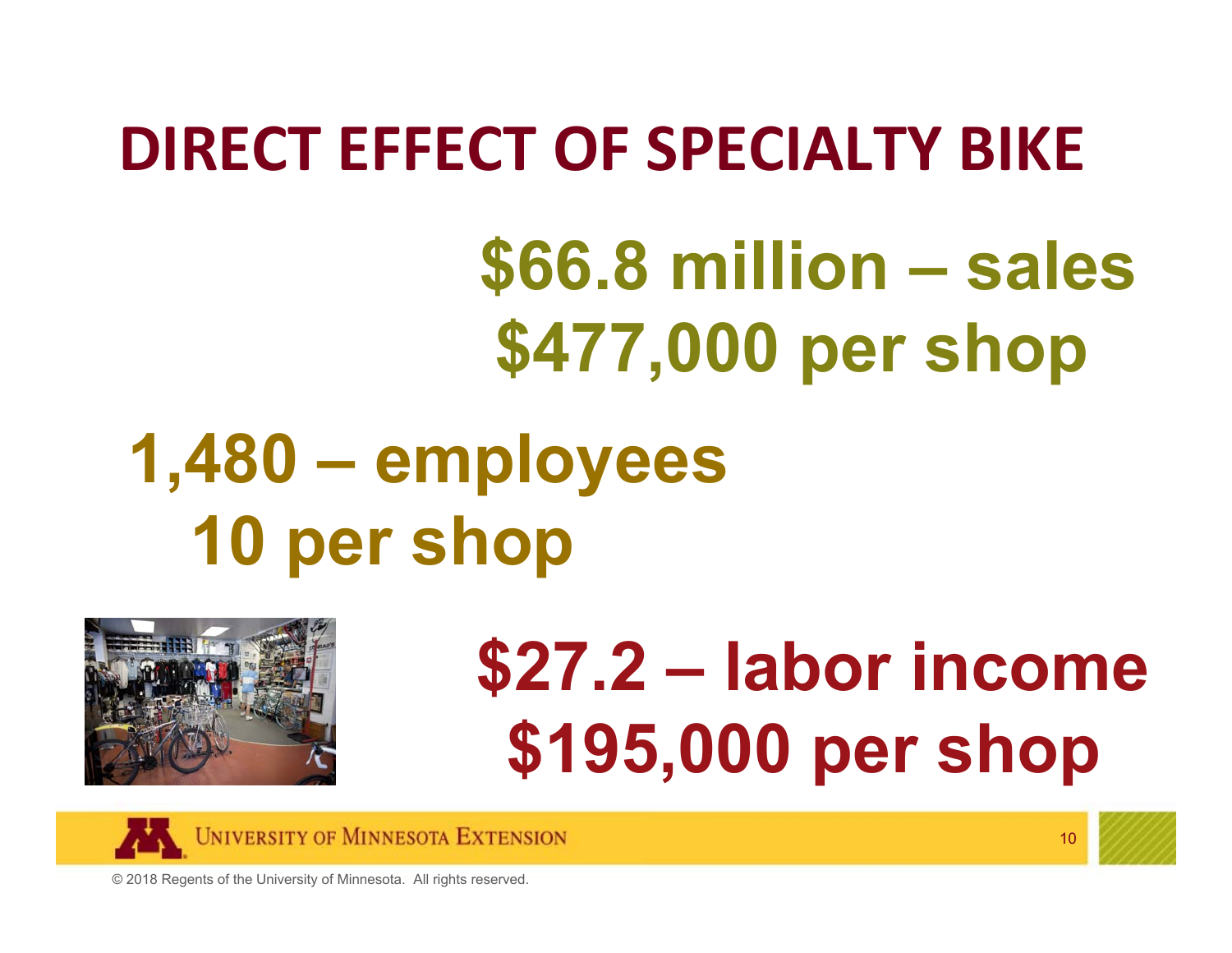### **NOT TO SURVEY**

#### Economic Census – Product Line data





11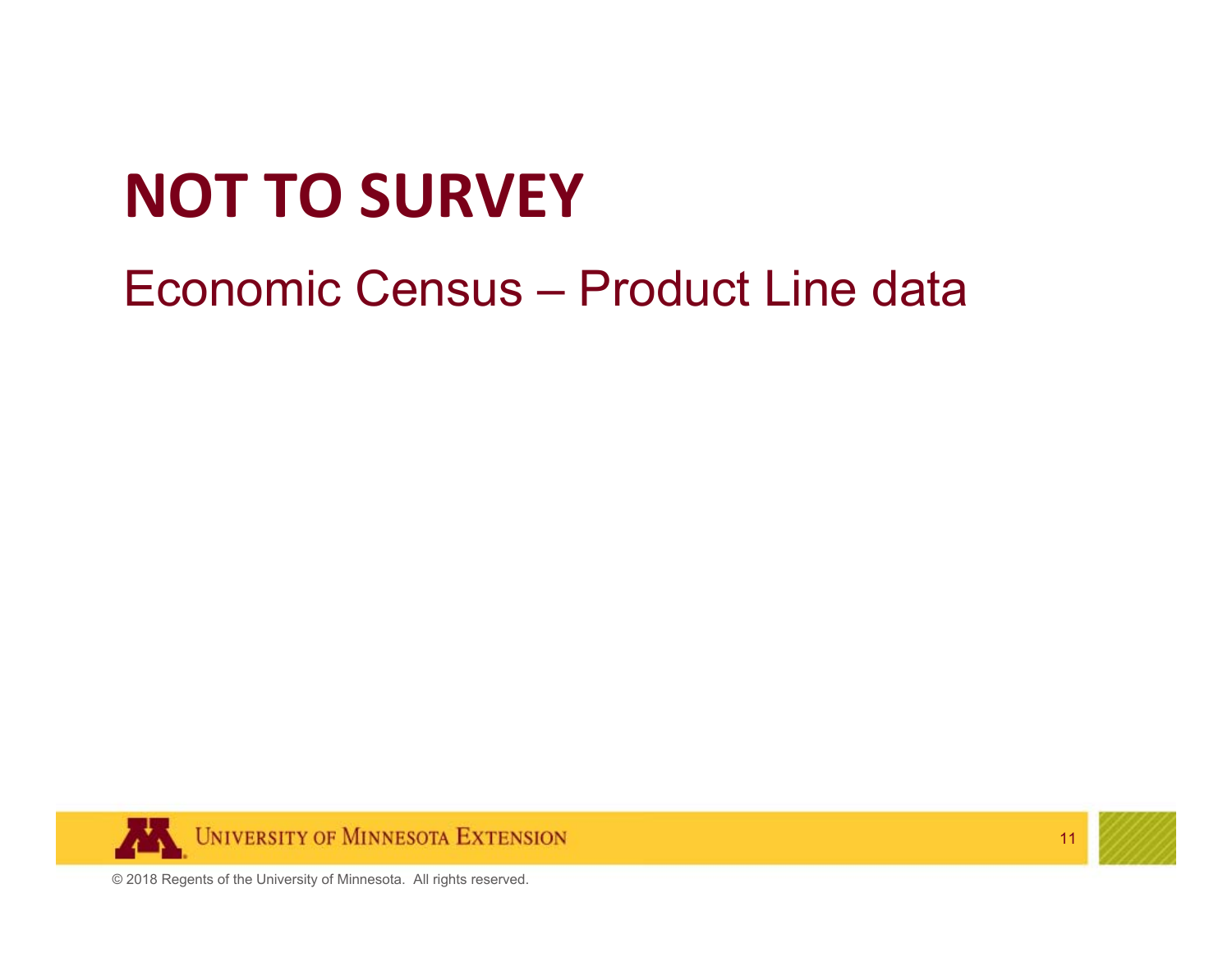#### **DO THEY CONVERGE?**

#### Survey = \$79.5 million

#### Census = \$82.4 million





12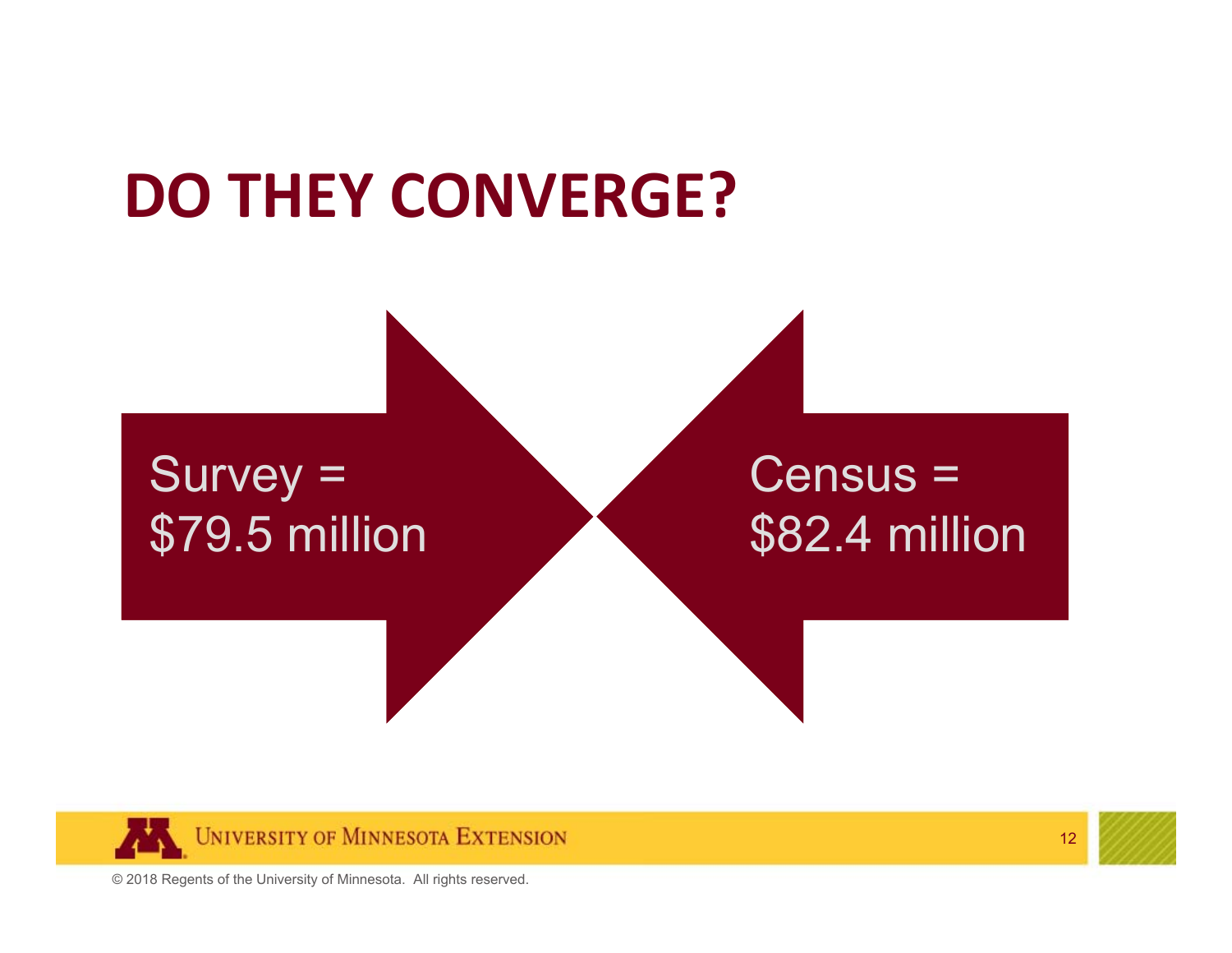# **KEY THEMES**

**• Passion** 



- $\mathcal{L}_{\mathcal{A}}$  , the state of the state  $\mathcal{L}_{\mathcal{A}}$ – Driving behavior change
- **Retail trends and marketplace** 
	- –Competition
	- The Fat Tire Bike
- Critical firms
	- –Quality Bike Products and Park Tool





13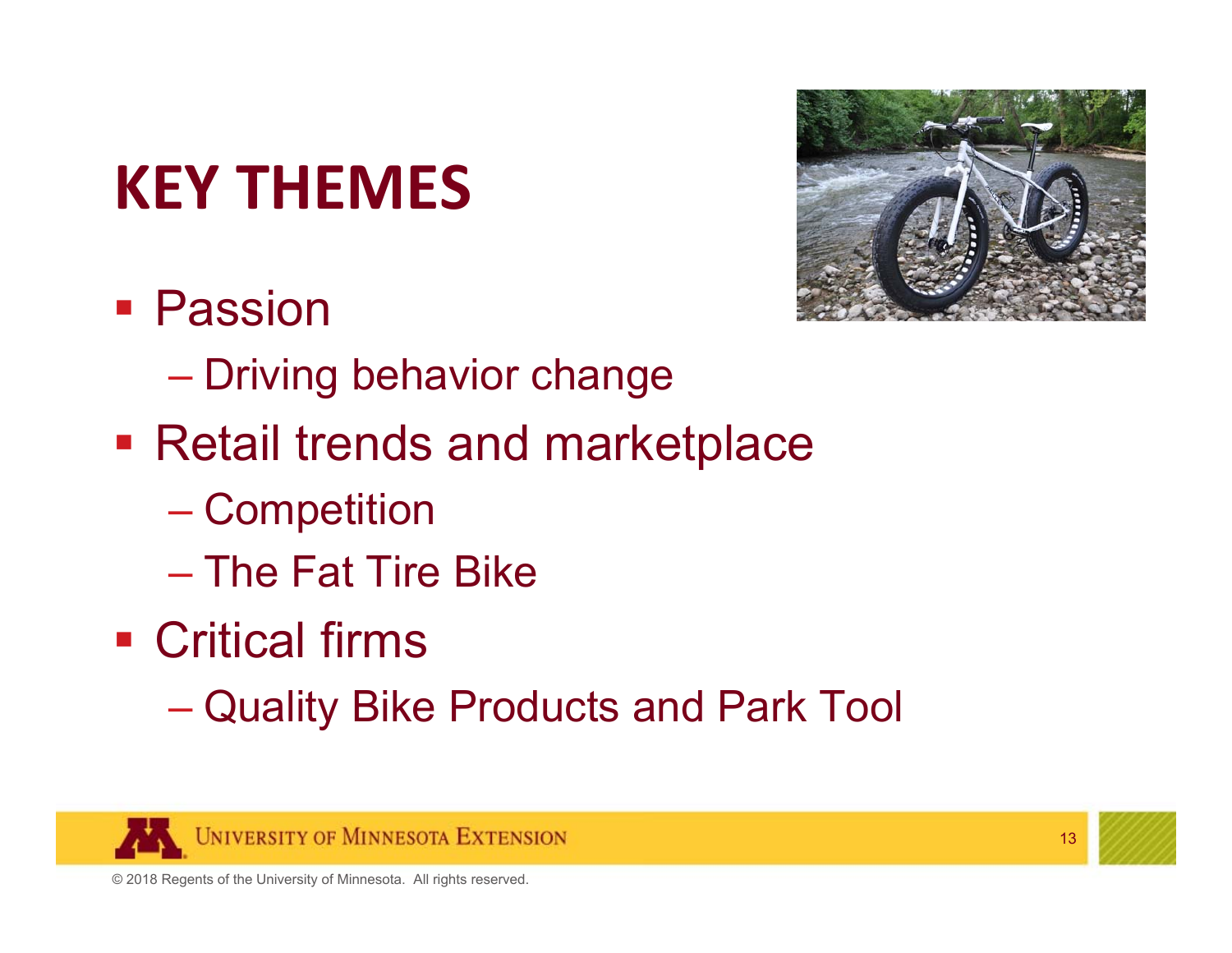#### **TOTAL IMPACT**

#### **\$779.9 million economic activity**

**5,500 jobs**



#### **\$208.8 million in labor income**



14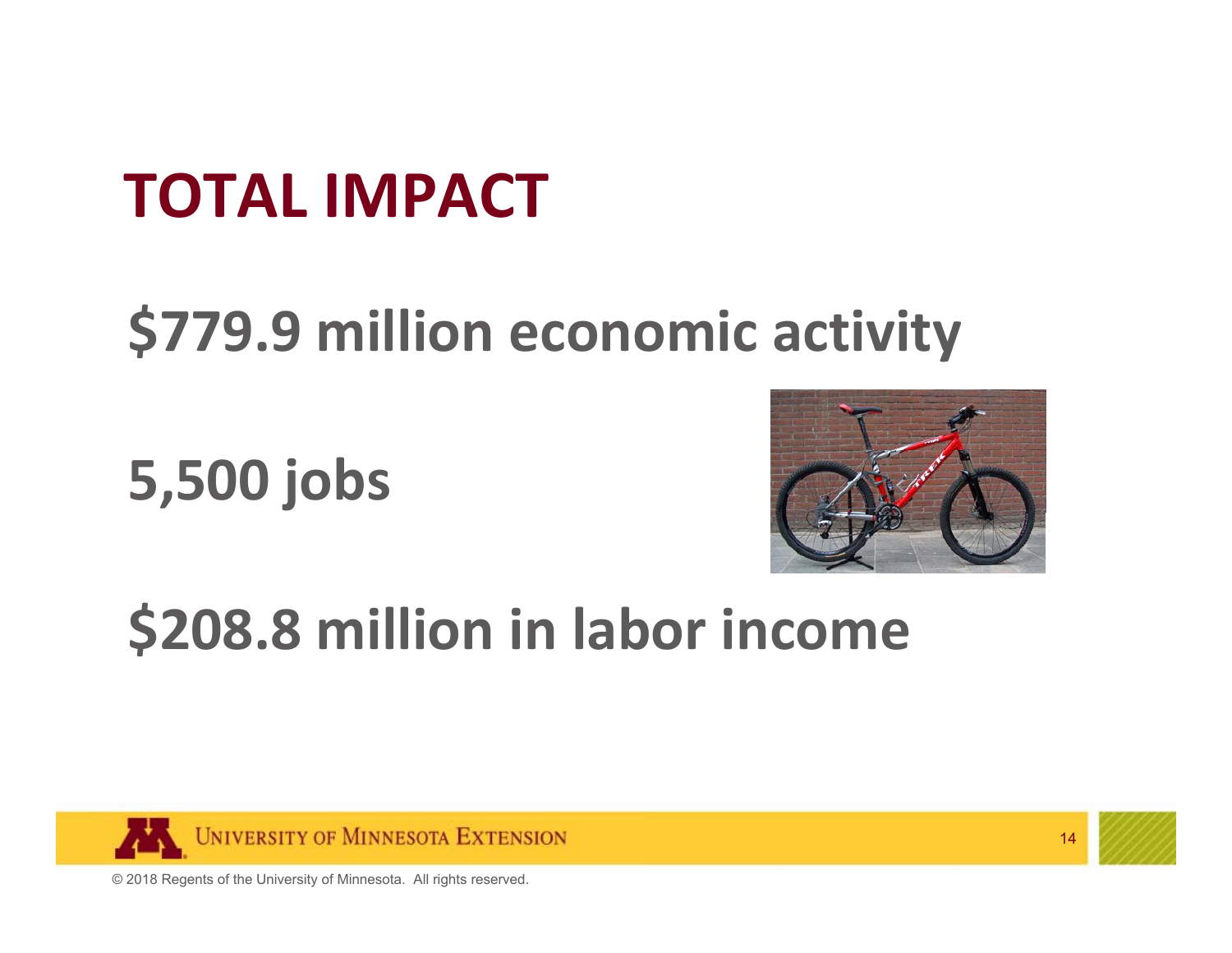#### Bicycle Events **ECONOMIC CONTRIBUTION**



15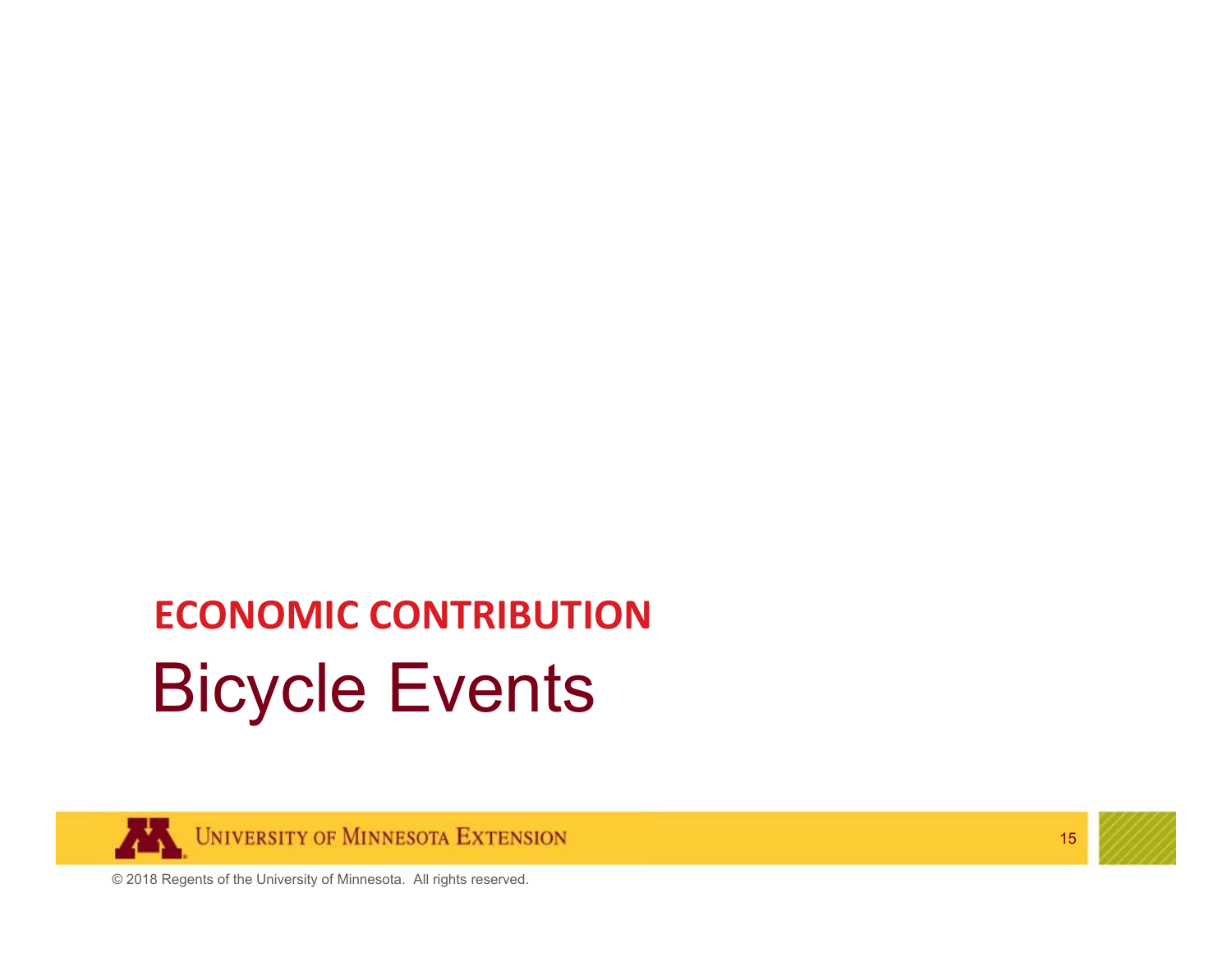### **100 EVENTS IN MINNESOTA**

**\*Non‐races\*High School races \*Mountain biking \*Bicycle races \*Bicycle tours \*Fundraisers**







16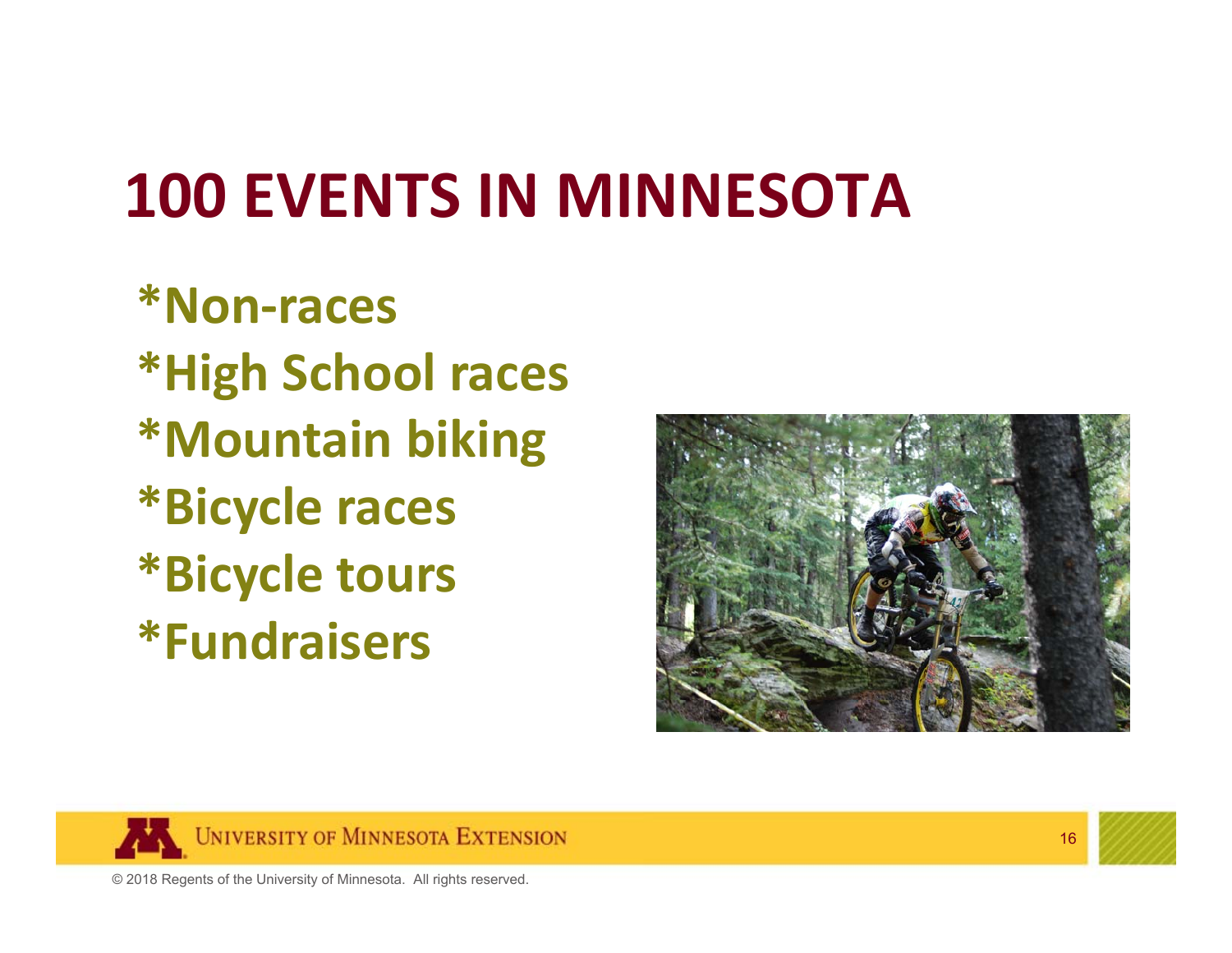#### **SURVEYS**





17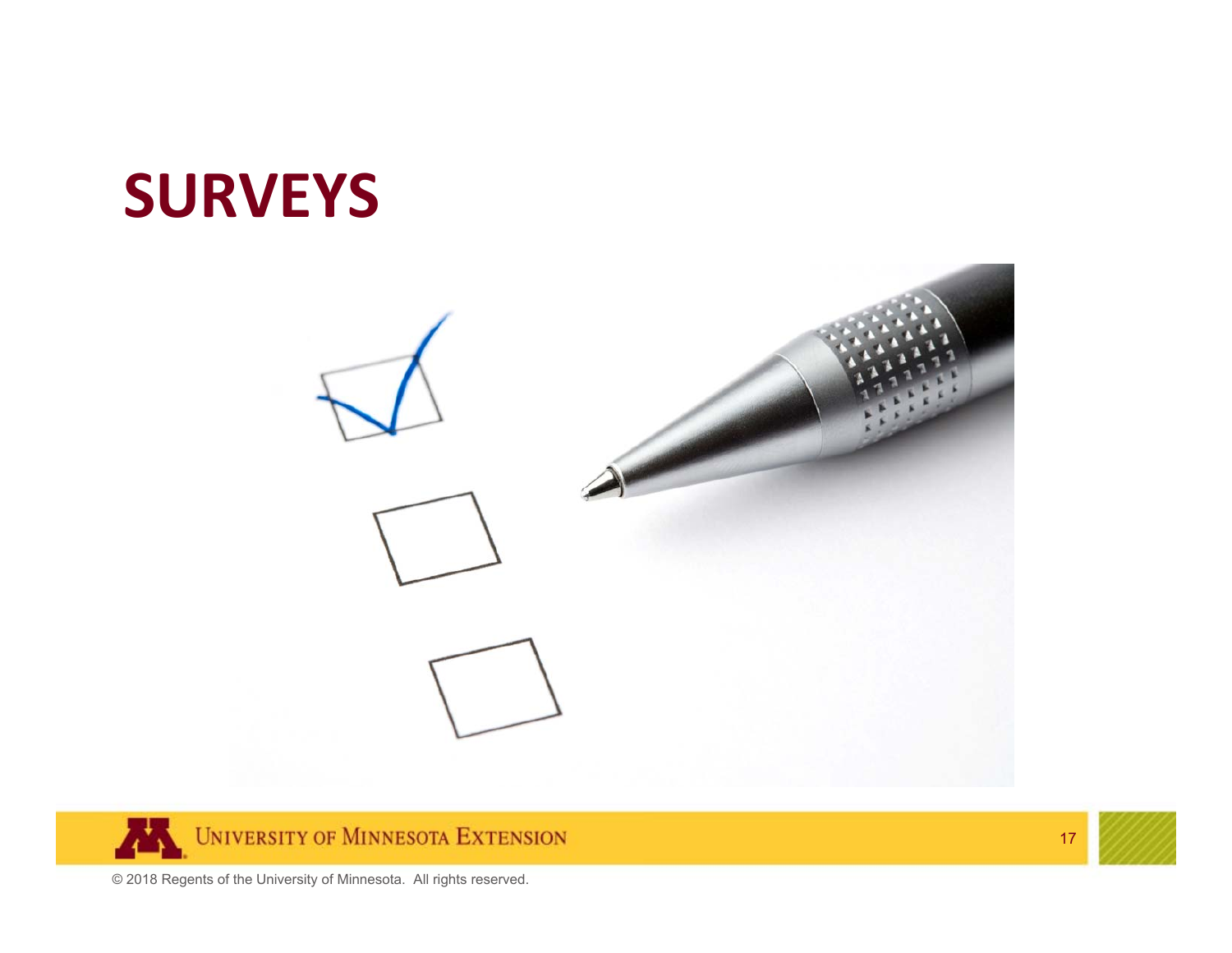# **DO THEY SPEND \$\$\$\$\$?**

#### **\$121.20 per person/day**





18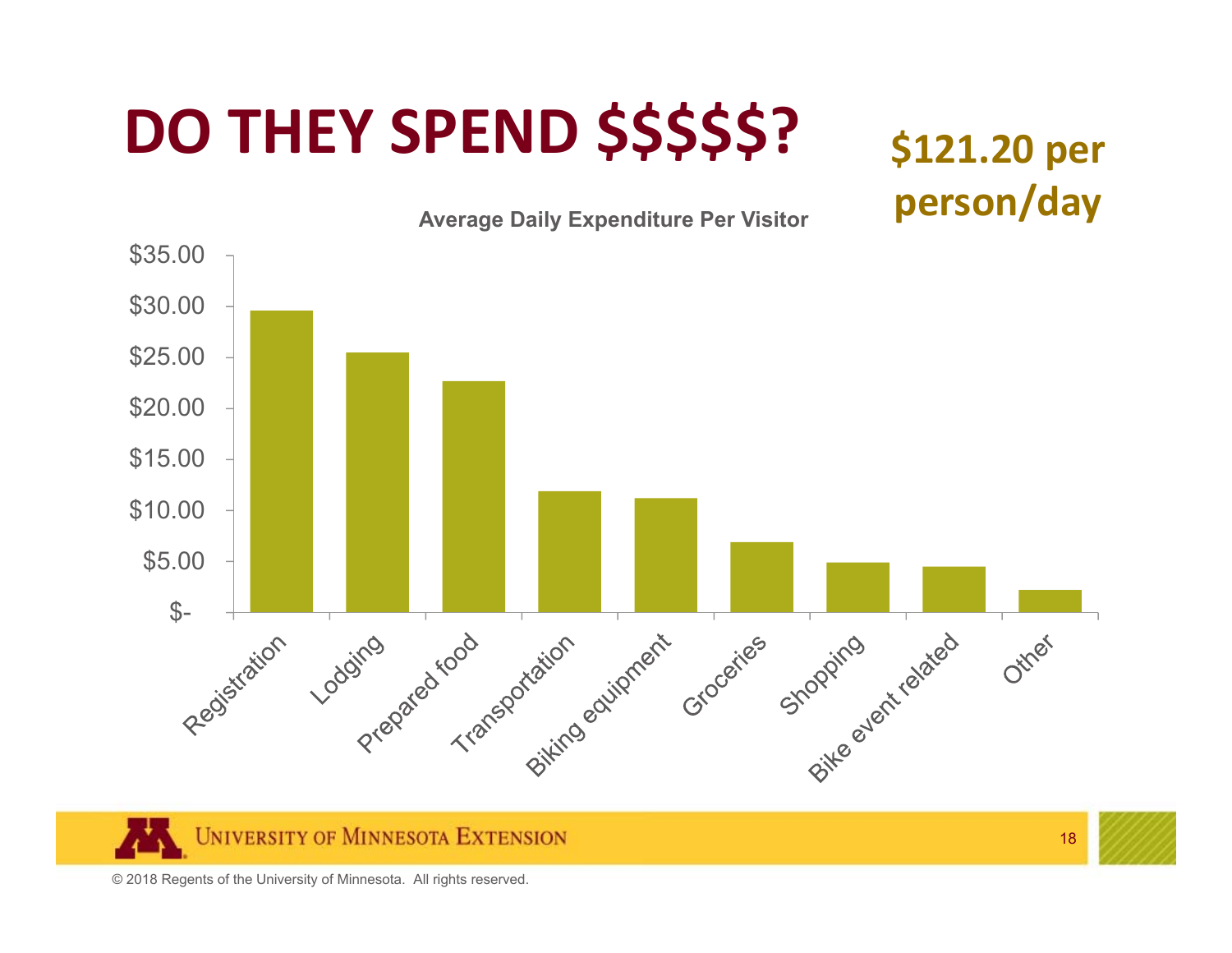#### **COUNTING VISITORS**





19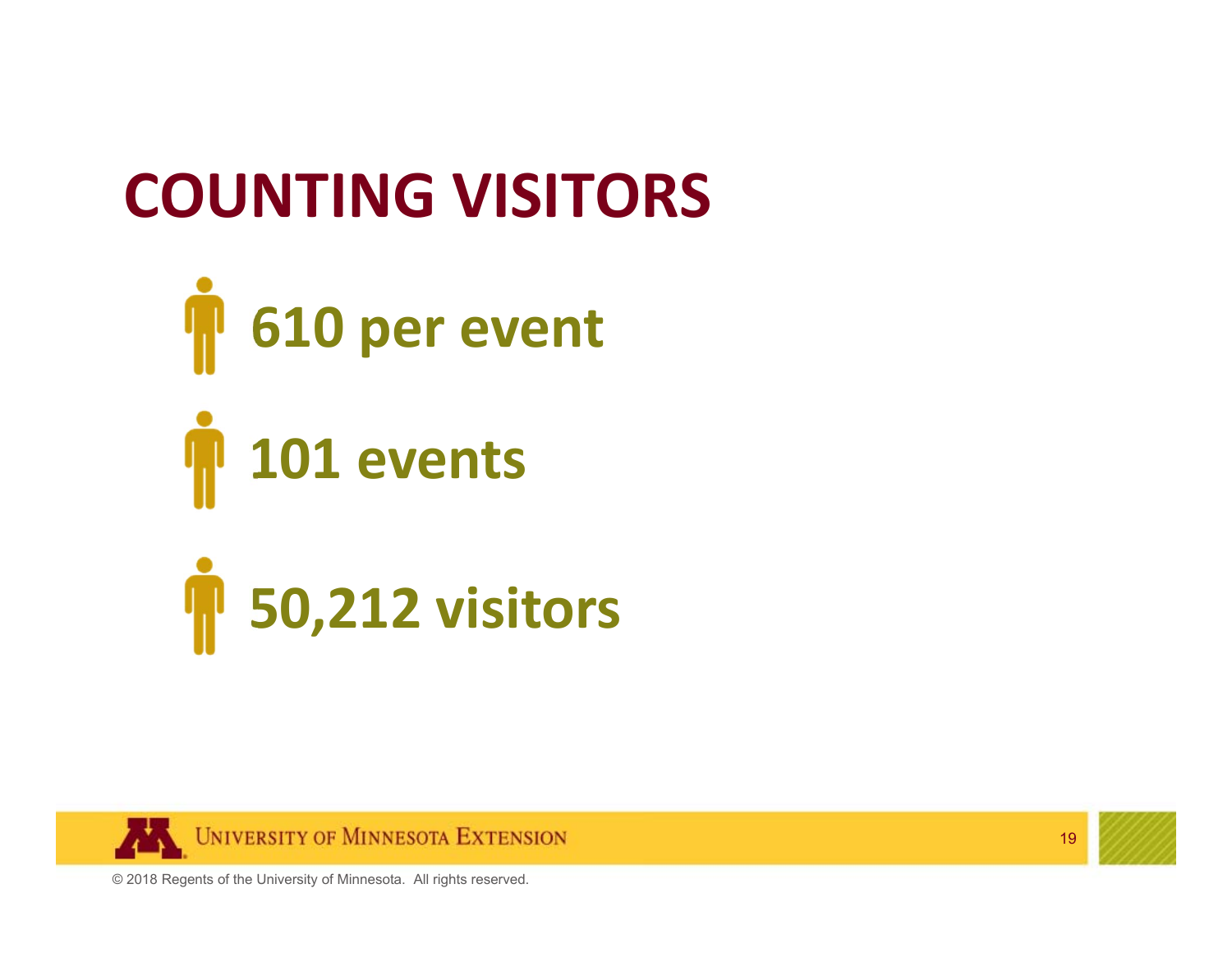#### **TOTAL IMPACT**

#### **\$14.3 million economic activity**

**150 jobs**



#### **\$4.6 million in labor income**



20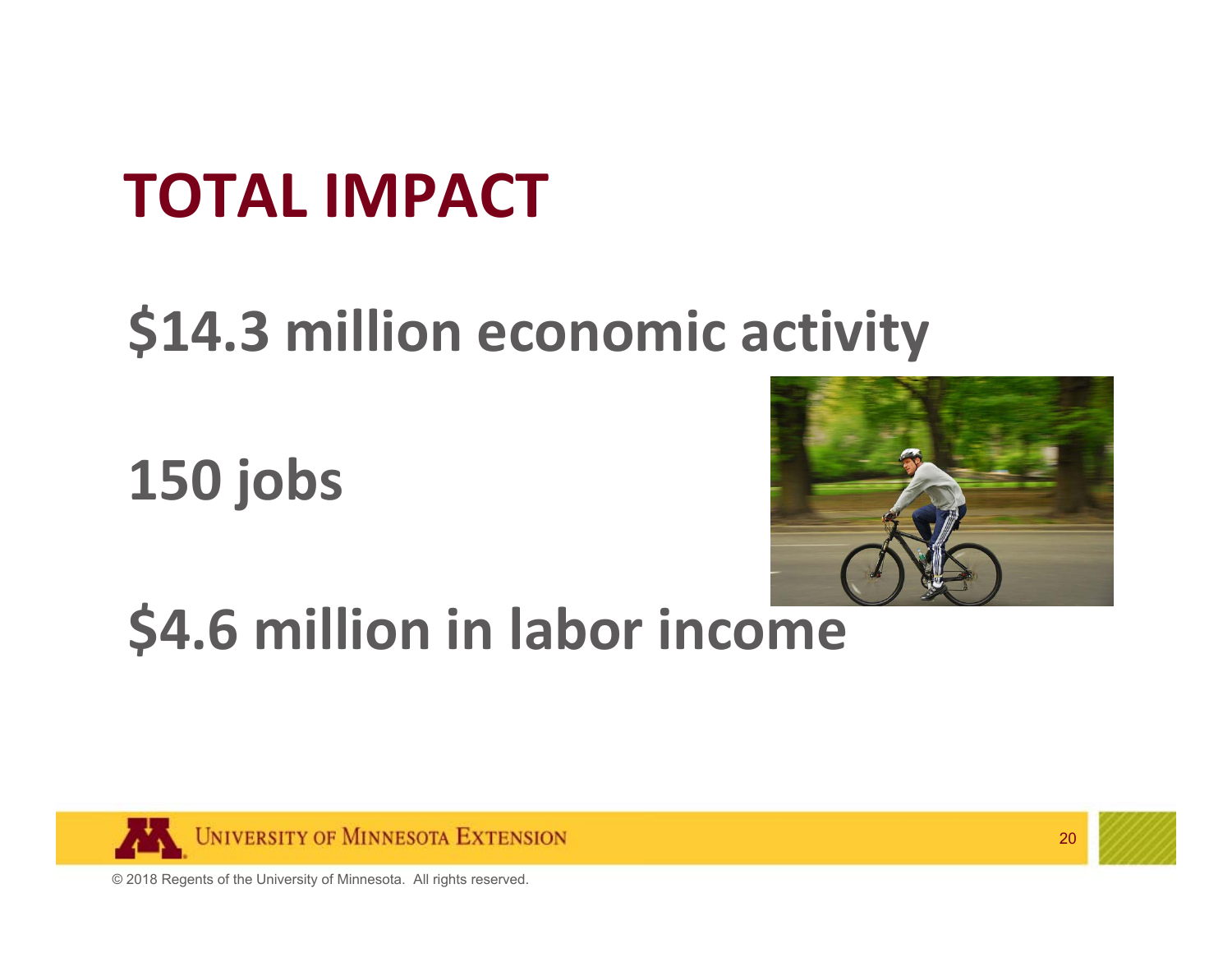#### **HOW IMPORTANT IS SCENERY?**

**Scenic Route as Most Enjoyable Aspect of Event**





21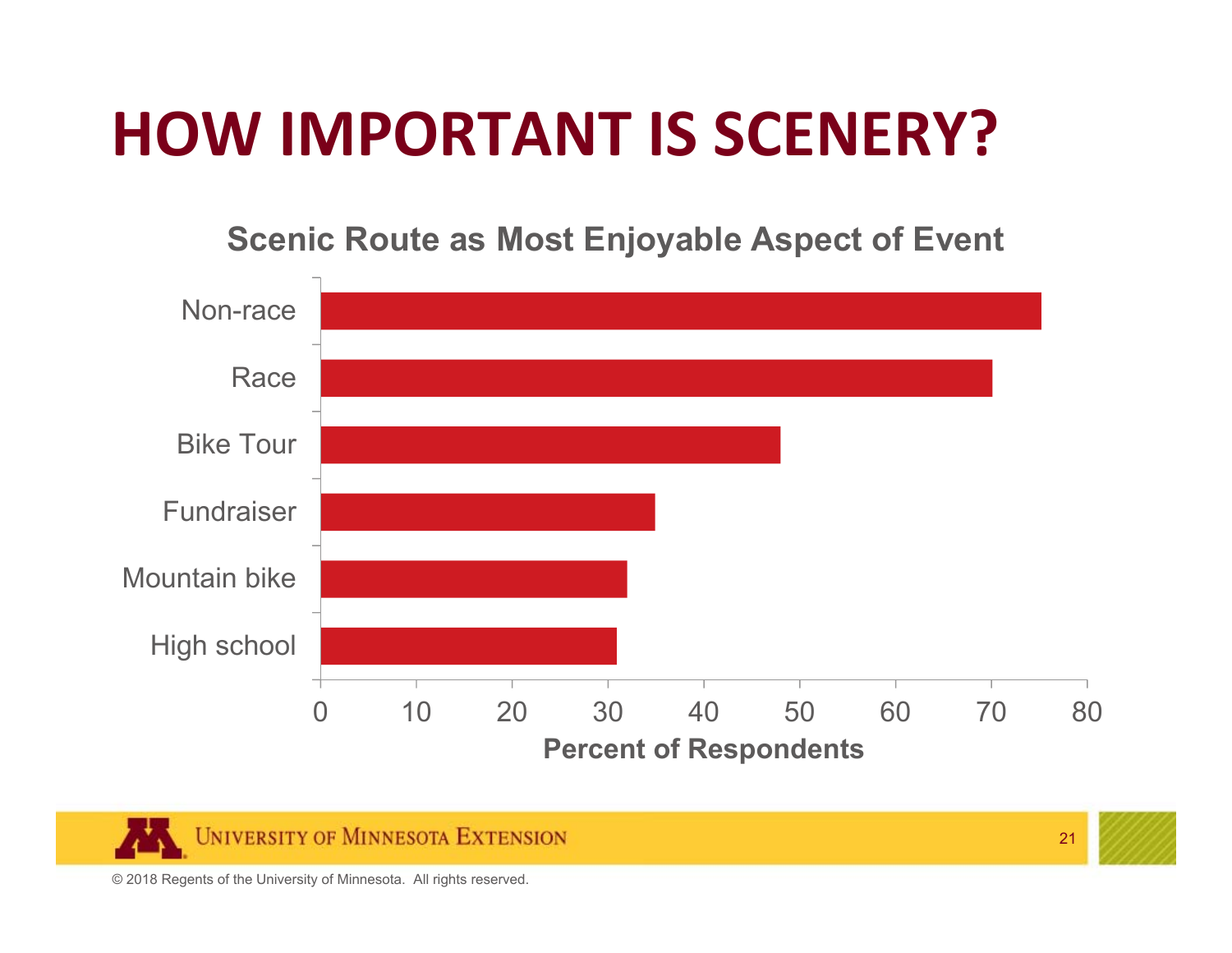#### **DO THEY VISIT BYWAYS?**

**Percent of Respondents Reporting Driving on Designated Byways**





22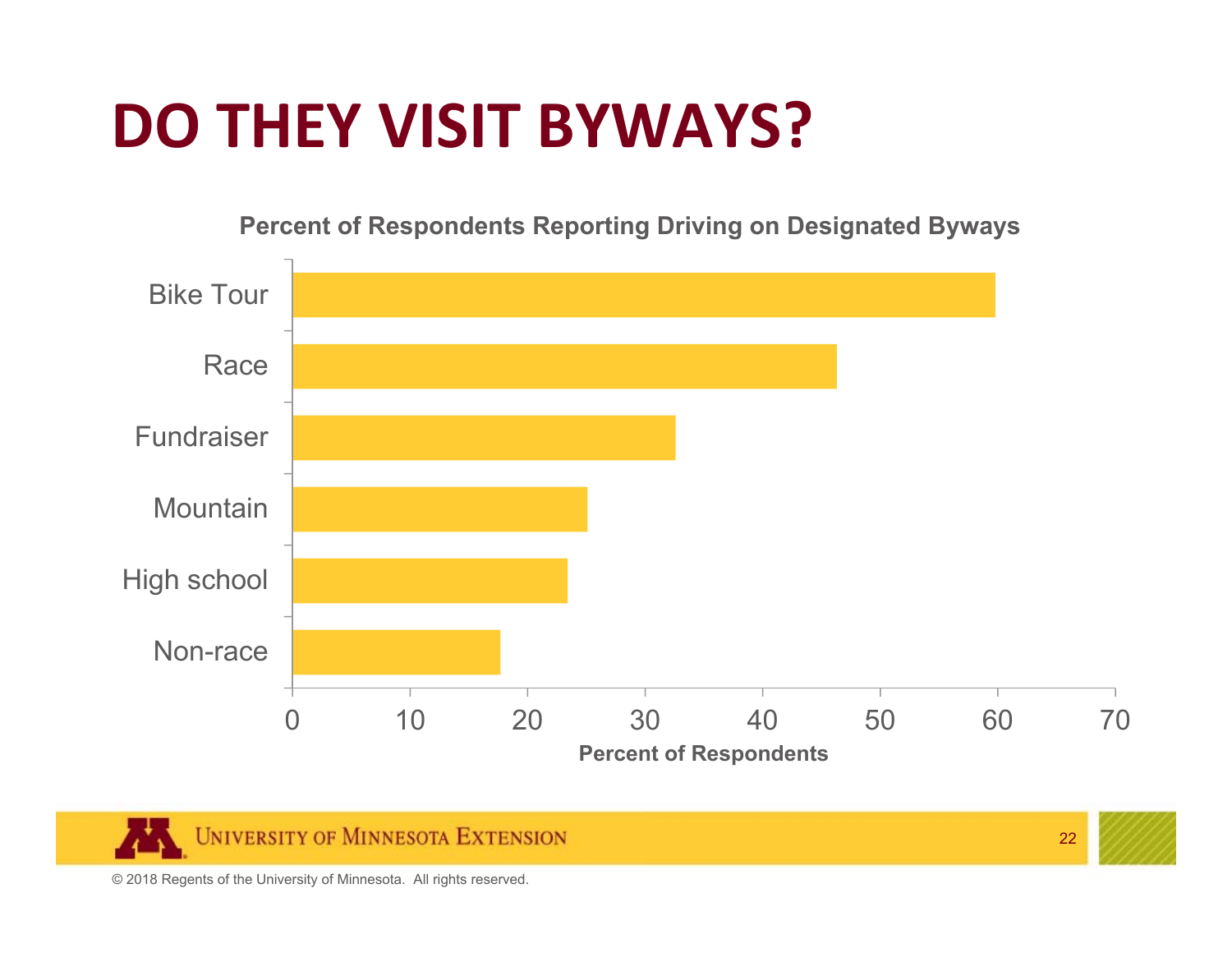#### **DO THEY STAY?**

#### **Average Number of Nights Stayed, Non-Races/Rides**





23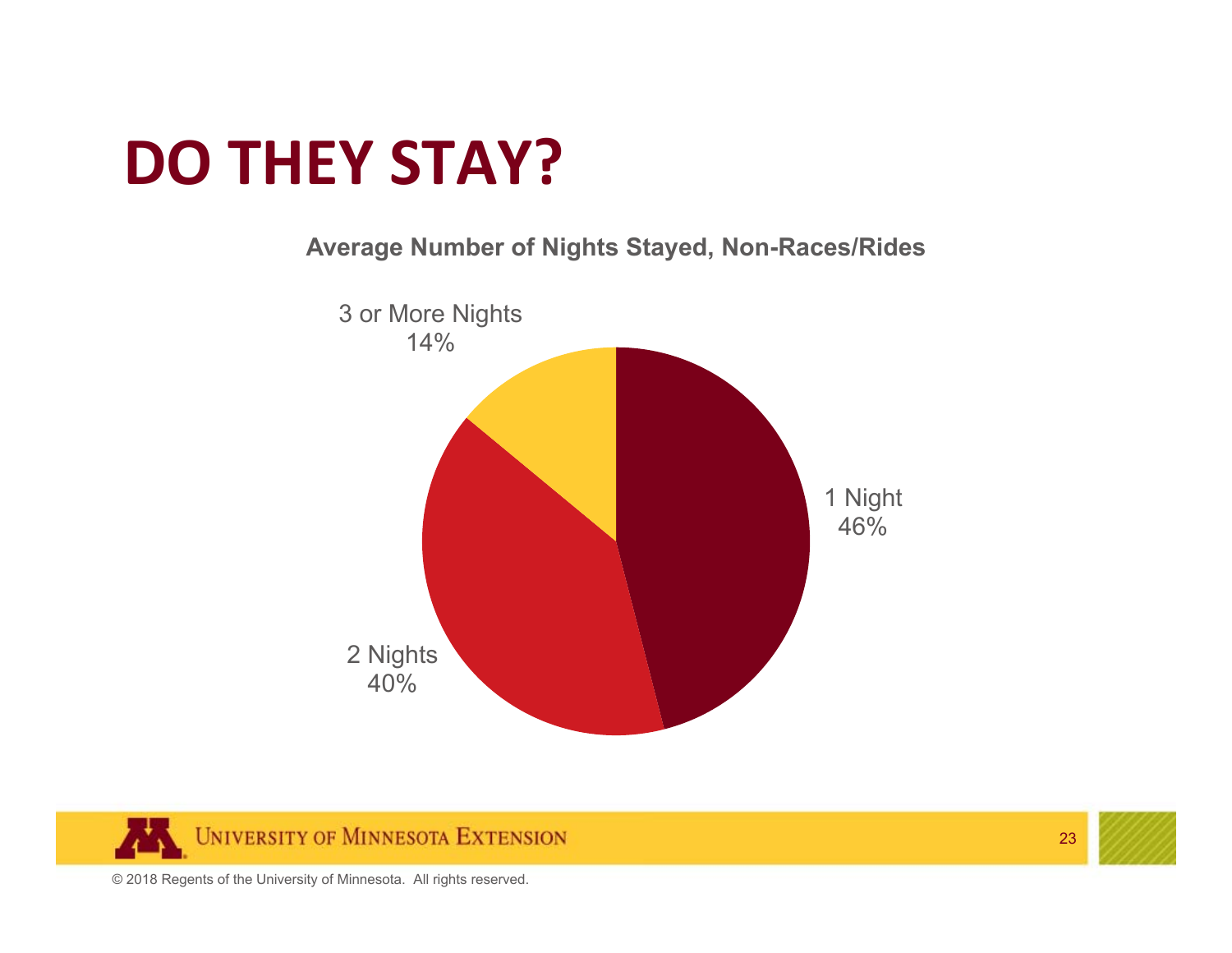#### **HOW MANY PEOPLE COME?**

**Travel Party, Bike Rides**



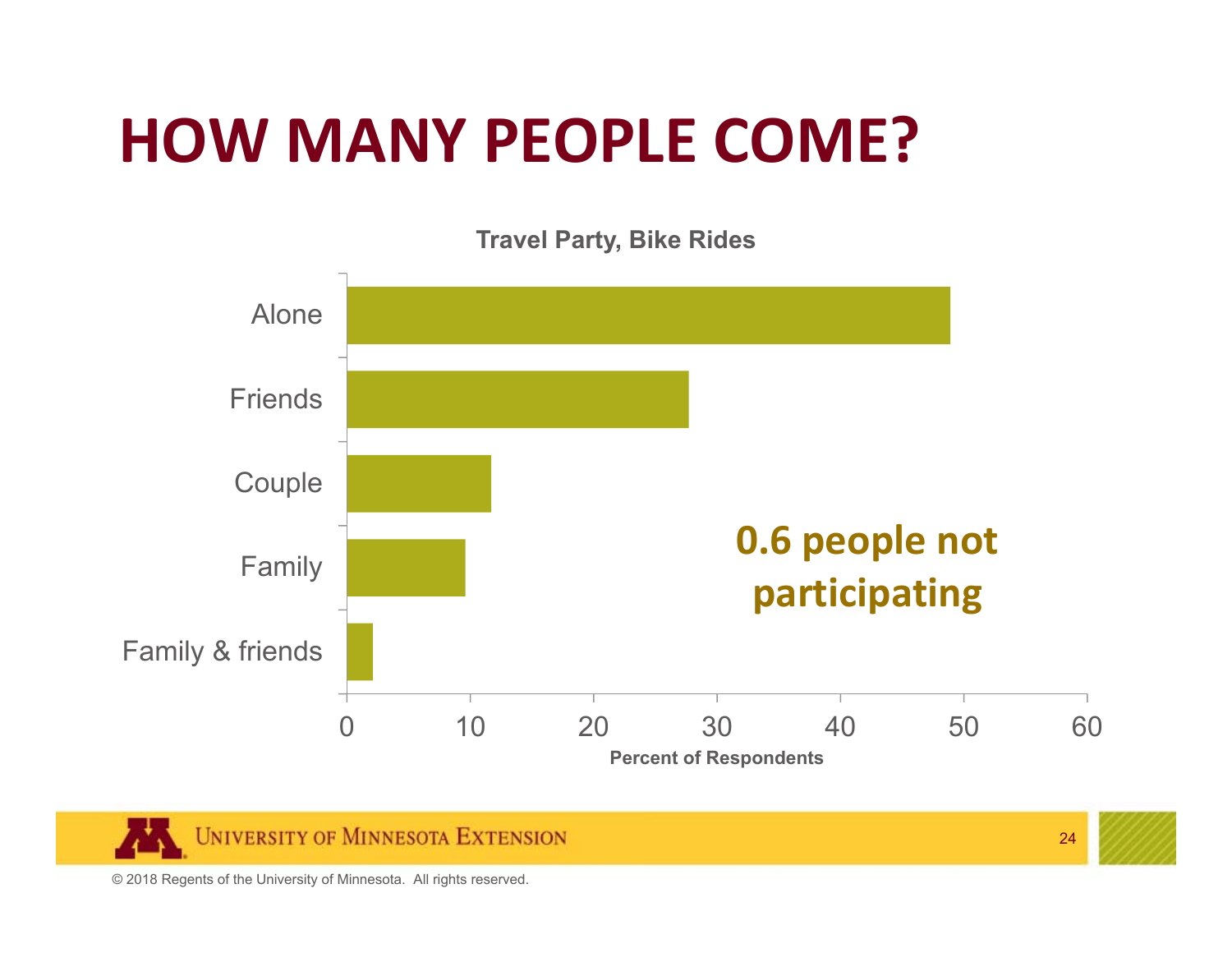#### **WHAT DO THEY DO?**

**Bicycle Tour Participants, Other Activities**



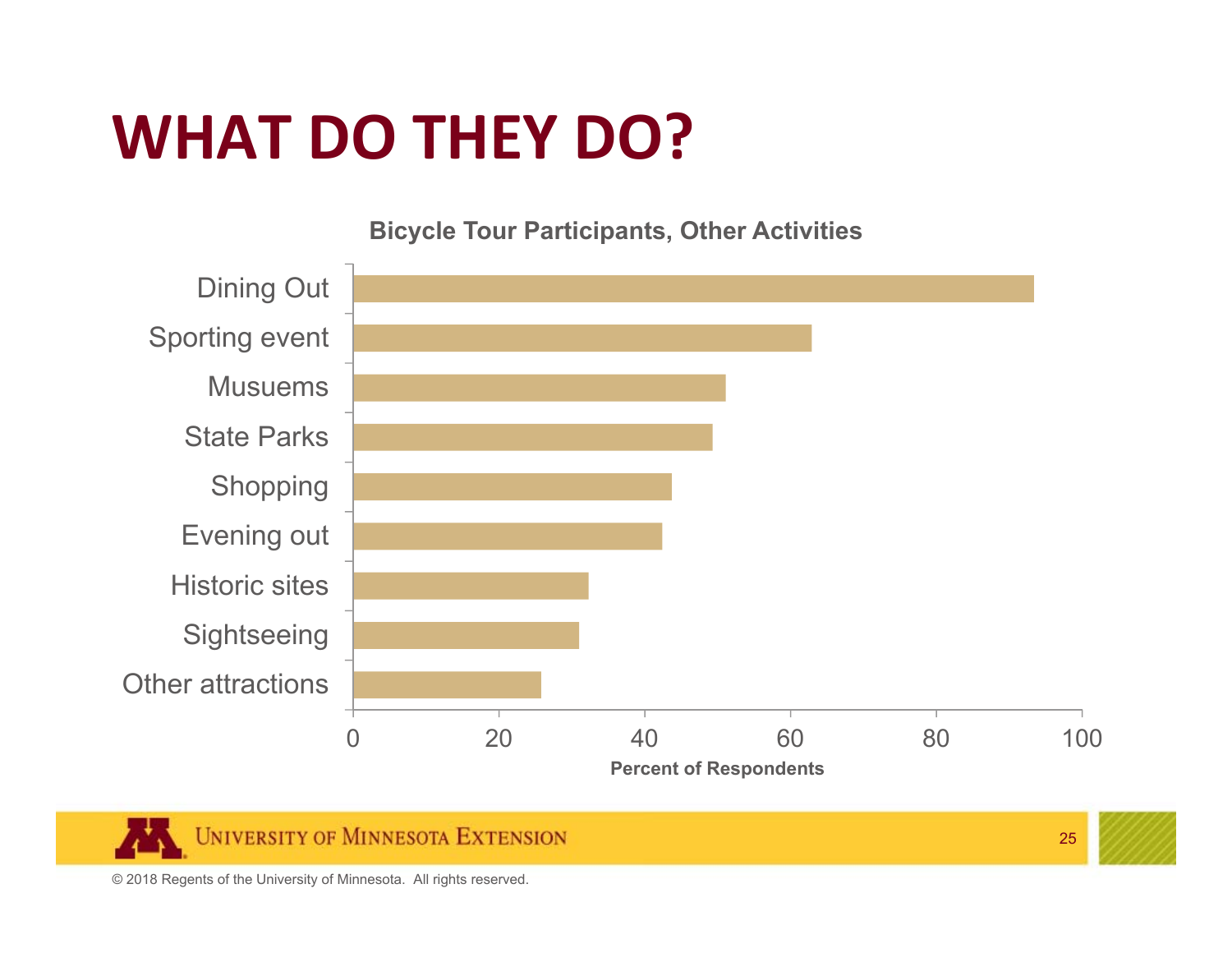#### **WHERE DO THEY COME FROM?**





26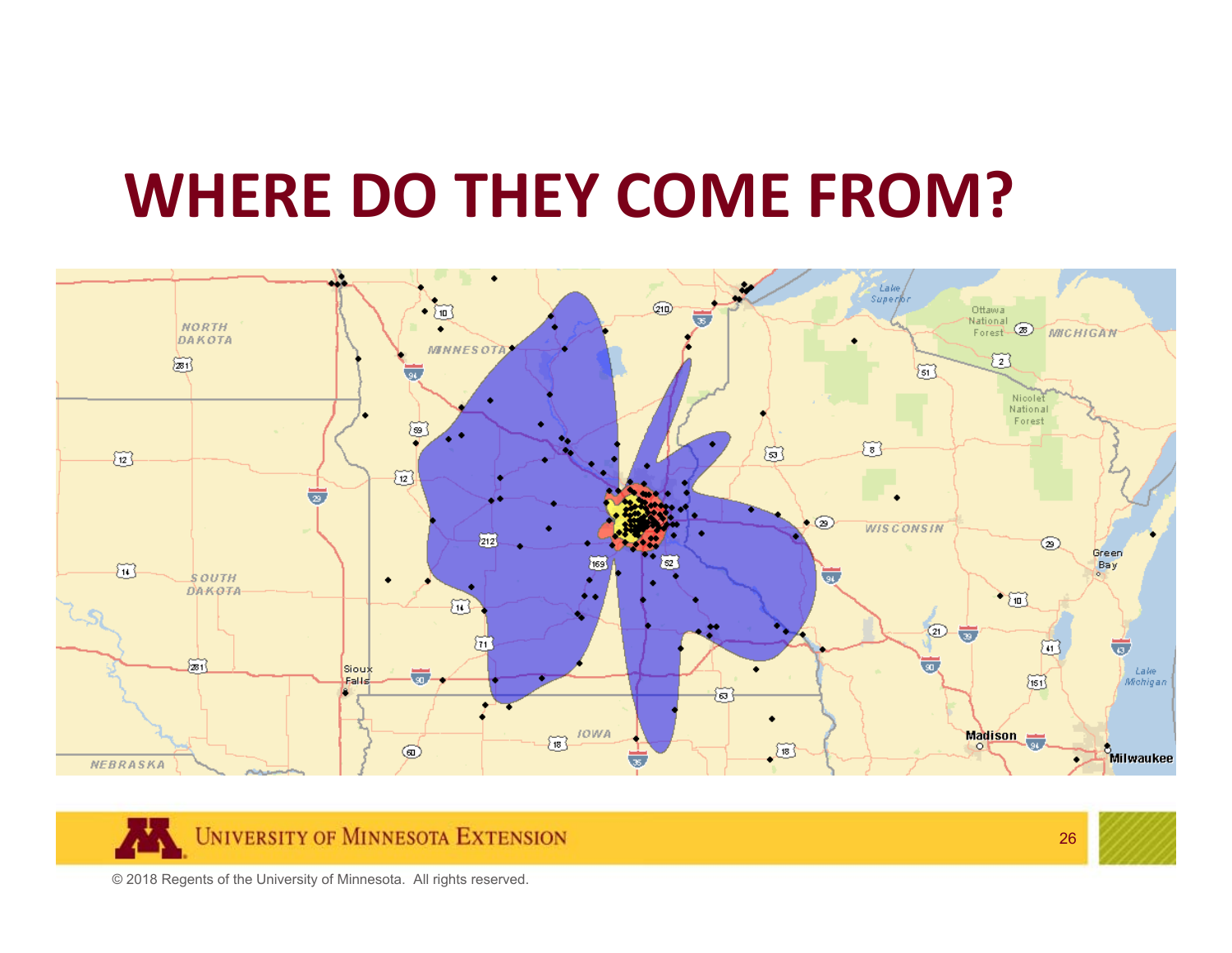#### Bicycling in Minnesota **HEALTH AND INFRASTRUCTURE**



27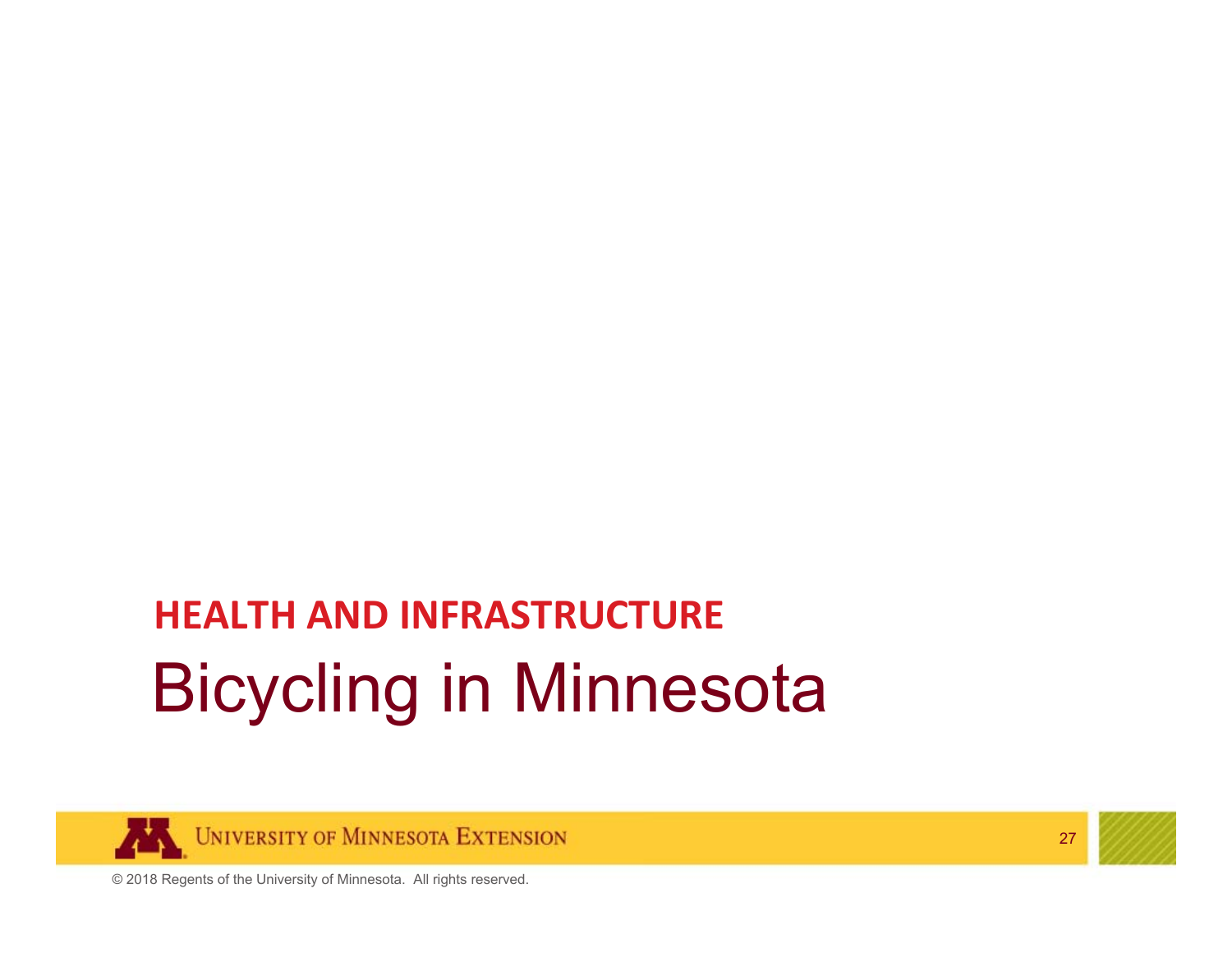



28